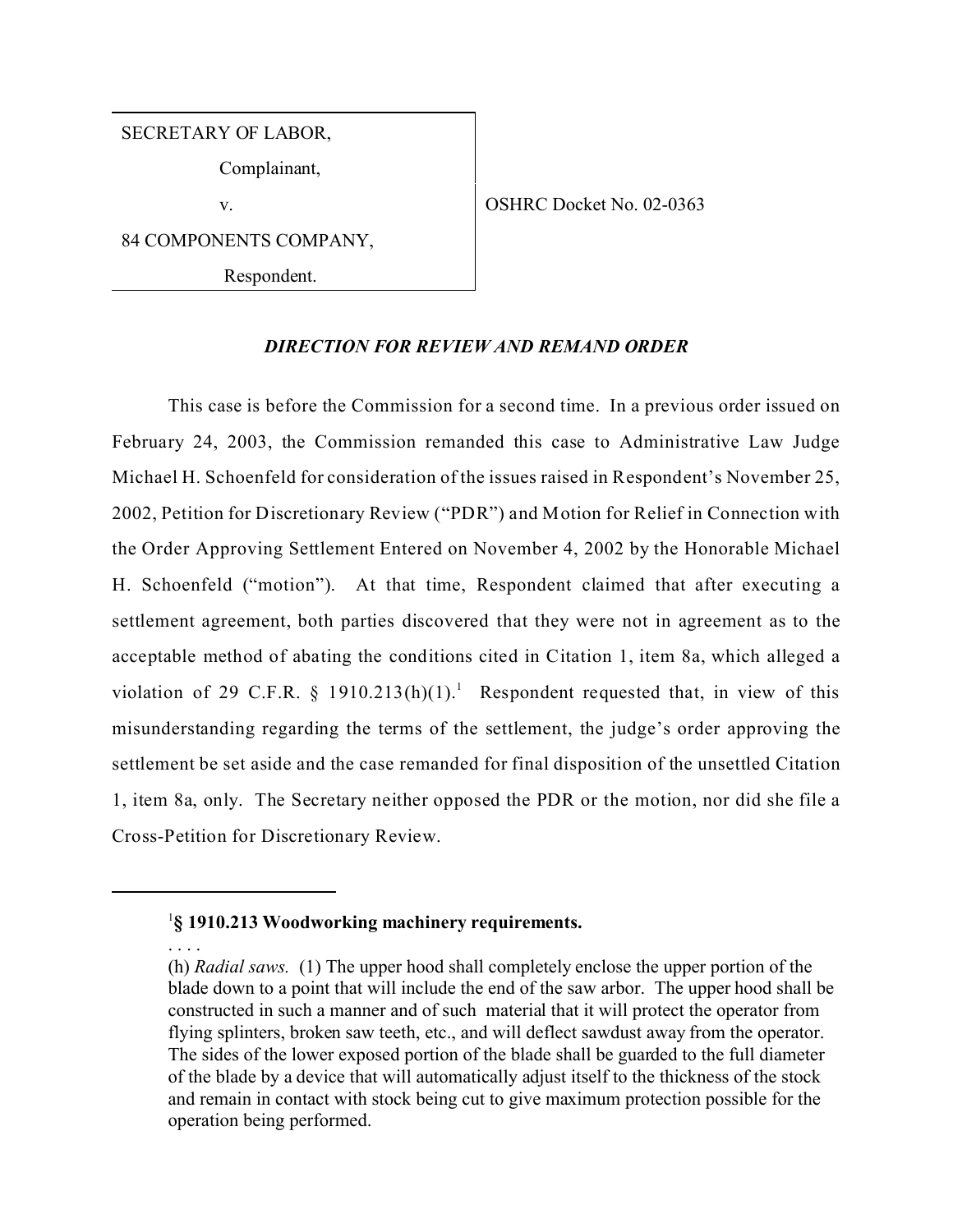On remand, the judge affirmed his order approving the settlement agreement. In his order, dated March 14, 2003, he noted at the outset that "Respondent is not aggrieved by the Order Approving the Settlement." He explained that the settlement agreement certified that the conditions had been abated, and that by signing the agreement, the Secretary approved and accepted the method of abatement Respondent believed to be appropriate." He concluded that "[s]hould the Secretary believe that the actions taken by Respondent [are] inadequate abatement, she may commence a failure to abate action," or alternatively, "[s]hould Respondent believe that the corrective actions it took constitute effective if not literal abatement it may proceed with a petition for modification of abatement."

On March 14, 2003, Respondent again filed both a PDR and a motion requesting that the judge's order be vacated and a status conference be held "to schedule further proceedings as to the unsettled Citation 1, item 8a only." Respondent states that the Secretary does not oppose the motion and "concurs with the requested relief sought by [the] motion." Respondent argues that it should neither be subject to a potential failure to abate citation with its daily penalties, nor should it bear the costs of petitioning for modification of abatement.

On April 3, 2003, at the Commission's request, the Secretary submitted a Statement in Response to Petition and Motion in which she states that she agrees with the factual recitation contained in Respondent's PDR and motion. In addition, the Secretary states that she does not oppose Respondent's request that the Judge's order be set aside and the matter remanded for scheduling of further proceedings with regard to item 8(a) only.

"[T]he Commission must be assured that a proposed settlement represents a genuine agreement between the parties and a true meeting of the minds on all provisions thereof." *Aerlex Corp.*, 12 BNA OSHC 1989; 1986-87 CCH OSHD ¶ 27,847 (No. 85-1257, 1986). Based on the parties' submissions, we find that no mutual agreement was reached with regard to the method of abating the conditions alleged in Citation 1, item  $8(a)$ .<sup>2</sup>

<sup>&</sup>lt;sup>2</sup>We do not regard the parties' submissions to us on review as inconsistent with the terms of the written settlement agreement, which the judge found to be clear and unambiguous. By signing the agreement, the Secretary did not approve and accept the method of abatement which the Respondent believed to be appropriate. The relevant contractual provision was not a bilateral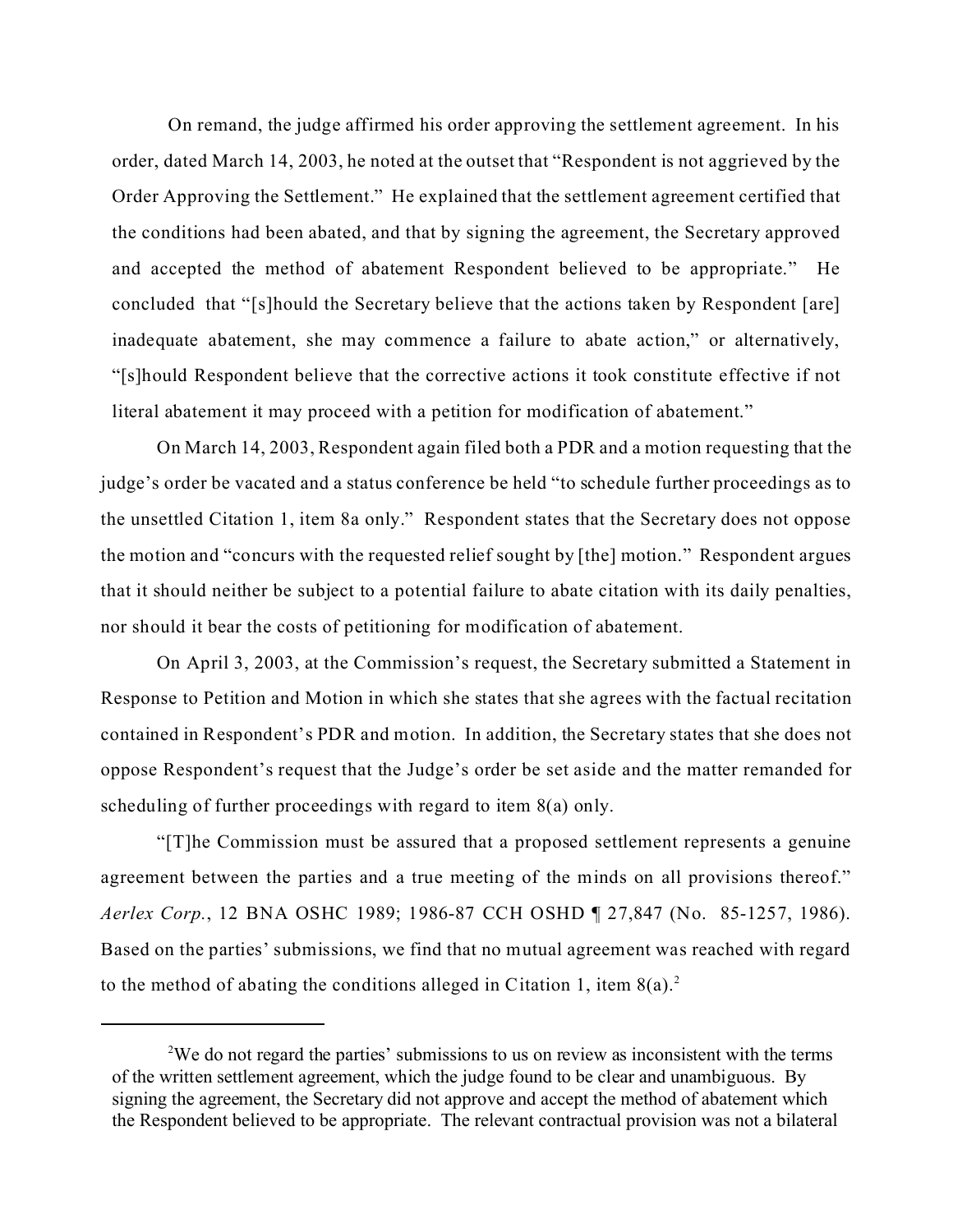Given the circumstances present here, we agree with Respondent that neither a failure to abate action by the Secretary nor a petition for modification of abatement by Respondent would provide appropriate relief. Therefore, we grant respondent's petition for review of the judge's decision, pursuant to 29 U.S.C.  $\frac{661}{i}$  and 29 C.F.R.  $\frac{2200.92}{a}$ , and we set aside the judge's order of March 14, 2003, in which he affirmed his Order Approving Settlement. We also set aside the judge's Order Approving the Settlement.<sup>3</sup> We note that the parties are free to renegotiate the terms of settlement and, if necessary, proceed to trial on any remaining items. Accordingly, we remand this case to the judge for further proceedings consistent with this order. SO ORDERED.

> /s/ W. Scott Railton Chairman

 $/s/$ Thomasina V. Rogers Commissioner

 $\sqrt{s}$ James M. Stephens Commissioner

Dated: April 18, 2003

understanding as to a specified method of abatement but a unilateral declaration that "Respondent affirmatively states that . . . [a]ll violations alleged in the complaint have been abated" with certain exceptions noted.

<sup>&</sup>lt;sup>3</sup>To the extent the parties claim they remain in agreement with regard to the other citation items resolved by their settlement agreement and therefore would have us set aside the judge's approval order only as to the one item remaining in dispute, we note that it is not the Commission's practice to approve settlement agreements in piecemeal fashion. *Phillips 66 Co*., 16 BNA OSHC 1332, 1335, 1993 CCH OSHD ¶ 30,191, p. 41,540 (No. 90-1549, 1993).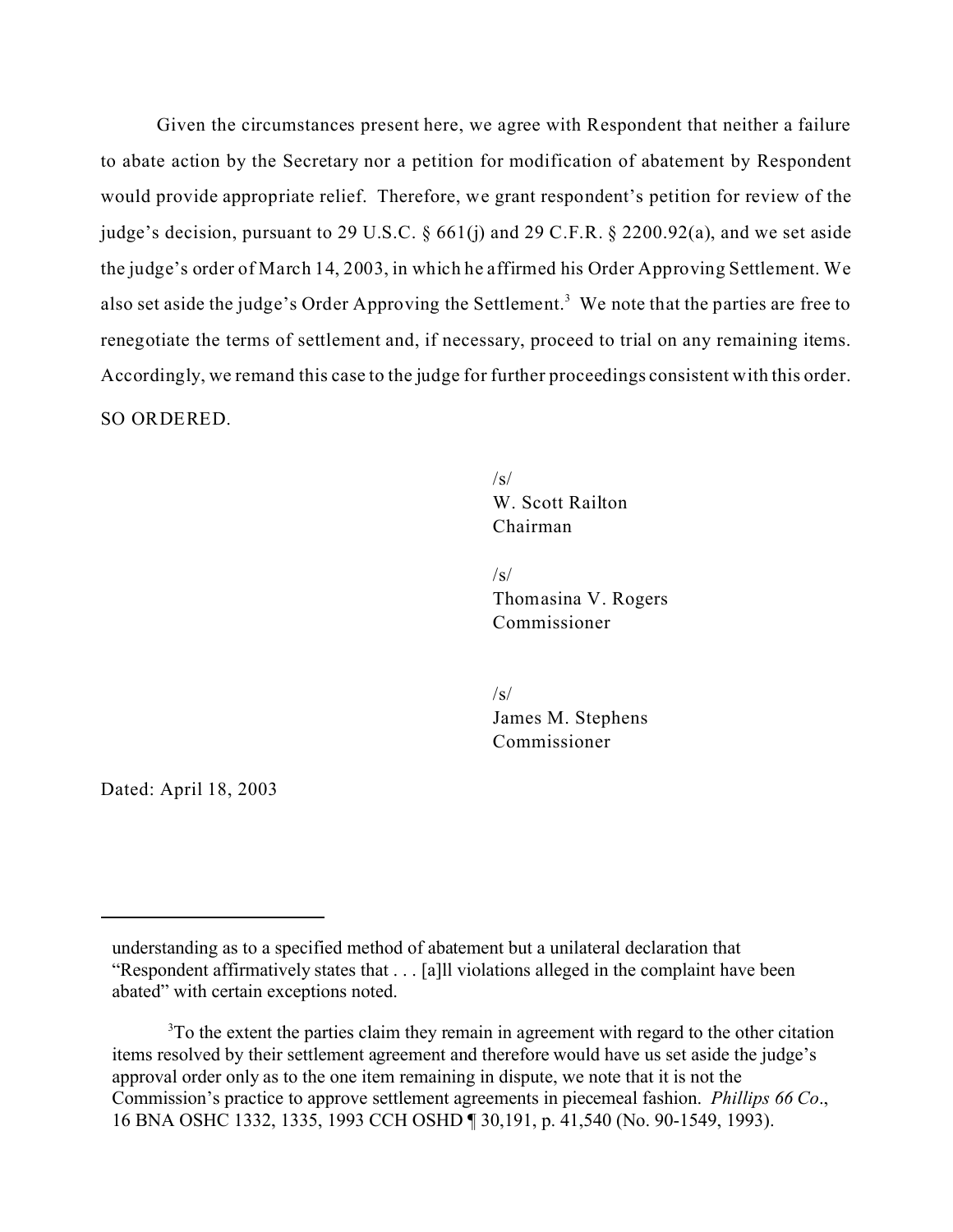SECRETARY OF LABOR,

Complainant,

v. Docket No. 02-0363

84 COMPONENTS COMPANY,

Respondent.

*Order*

This matter is before the Administrative Law Judge pursuant to the Order of the Commission of February 24, 2003, for consideration "of the issues raised by Respondent."

Most succinctly stated, the parties entered into a settlement agreement which unambiguously resolved all matters at issue. An Order approving the Settlement was issued on November 4, 2002. Thereafter, Respondent claimed that contrary to the clear language of the settlement, the parties were not in agreement as to the requirements for abatement of three instances of alleged violation of a particular standard.

Respondent terms its request as one seeking "relief" from the order approving the settlement agreement. It asserts that only after the agreement was signed by both parties and submitted to the Administrative Law Judge, OSHA representatives notified Respondent that photos submitted by Respondent to OSHA before the agreement was entered into did not demonstrate the abatement OSHA believed had been agreed to by the parties. In sum, Respondent represents that "the method of abatement is still in dispute between the parties."<sup>4</sup>

At the outset it is noted that Respondent is not aggrieved by the Order Approving the Settlement. The agreement certifies that the condition has been abated. By signing the agreement, the Secretary approved and accepted the method of abatement Respondent believed to be appropriate. If the method

<sup>&</sup>lt;sup>4</sup> Respondent's statements are merely assertions as to OSHA's position inasmuch as OSHA stands mute. The Secretary did not reply to Respondent's motion for relief, its petition for discretionary review or the Commission's Notice of Direction of Review.

It is also noteworthy that Respondent's motion for relief fails to "state in the motion if any other party oposes or does not oppose the motion" as required by Commission Rule 40(a), 29 C.F.R §2200.40(a).